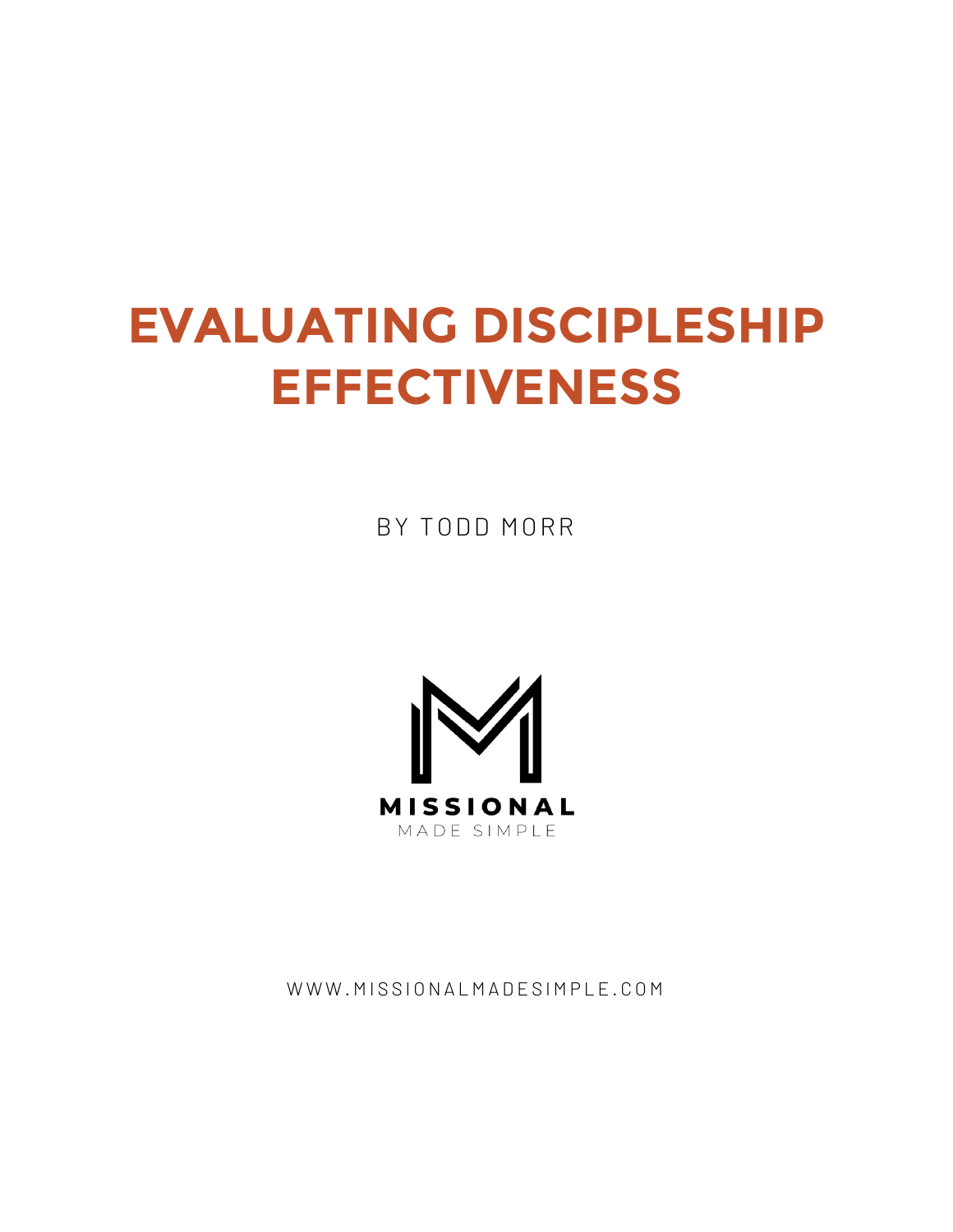## **EVALUATING DISCIPLESHIP EFFECTIVENESS**

Make specific observations and write growth steps for each of the categories that follow. Ask the Holy Spirit to show you key areas where you most need to grow and specific steps you need to take to be more effective in those areas. This exercise will help you evaluate the health and quality of the spiritual formation occurring in your life and in your discipleship relationships.

## **10 ESSENTIAL QUALITIES OF A HEALTHY DISCIPLESHIP ENVIRONMENT**

- 1. Empowered by the Holy Spirit: How well are you and your MC learning to walk in a rhythm of dependence on the Holy Spirit? (asking, listening, and obeying throughout the day)
- 2. Gospel Saturated: How and how often is the gospel being applied to specific relationships and details of life? Is the Bible being discussed and applied consistently and practically in the context of real-life experience?
- 3. Community Influenced: In what ways is your MC learning from each other and helping shape each other to both demonstrate and proclaim the gospel – as a family of missionary servants?
- 4. Missional, Serving Others: How and how often do you and your MC spend quality time pursuing friendship with not yet believers? How and how often does your MC serve those outside of the church that have significant needs?
- 5. Frequent & Long-Term: How frequently do you have quality contact with both your DNA and MC? How much time do you spend together in a given week?
- 6. Experiential: In what ways does your MC experience, rather than just talk about, living out their Biblical identities?
- 7. Holistic: How are you and your MC doing at caring for and discipling the whole lives of those in the group?
- 8. Individually Tailored: How effectively are specific personal care and detailed spiritual growth plans being provided for each individual in the MC?
- 9. Modeled: How well is a Christ-like lifestyle being modeled for the MC by its leaders and by the MC for each other?
- 10. Expectation of Multiplication: Are members of the MC being challenged and prepared to become disciplers in 1or 2 years?

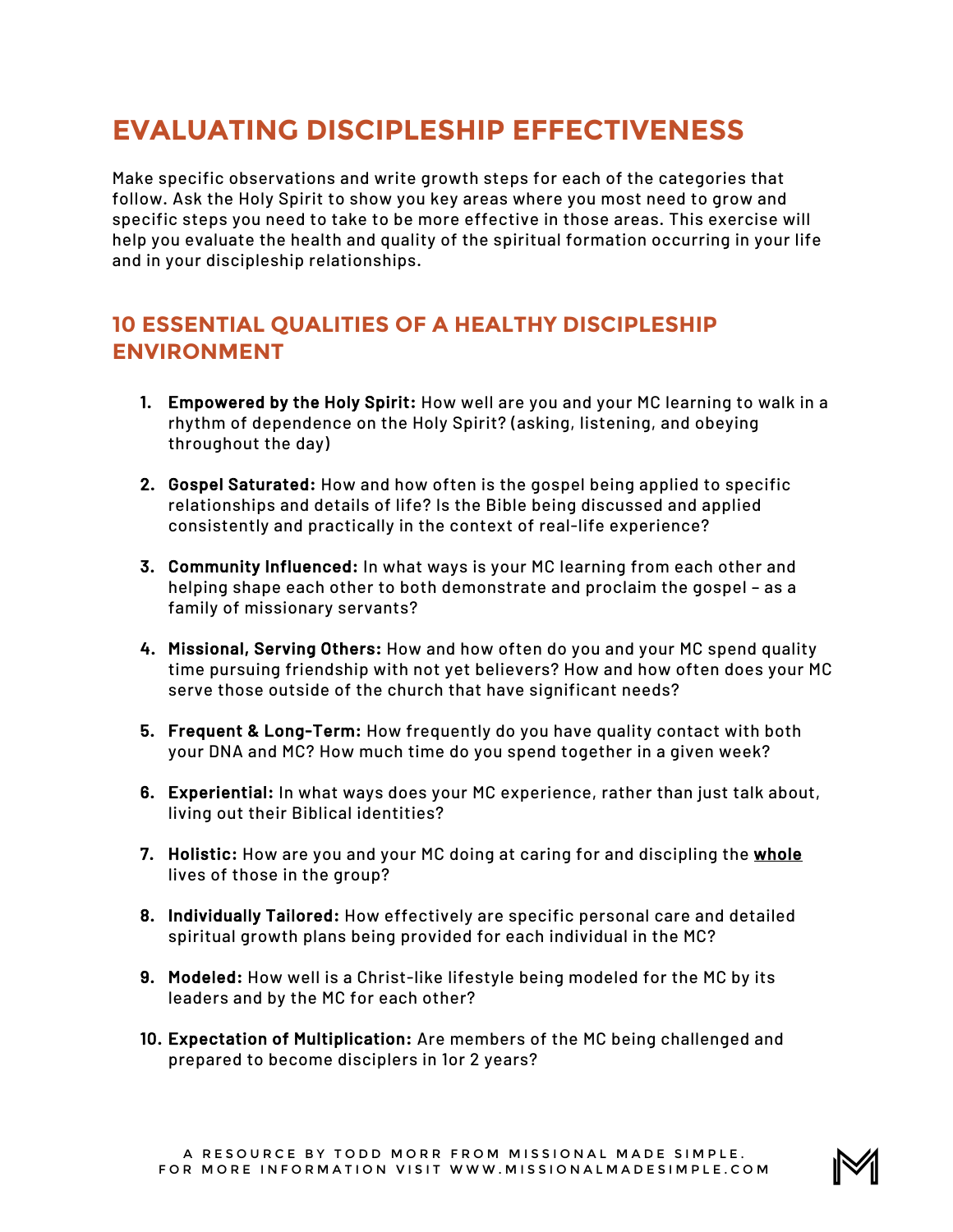What do I need for the Holy Spirit to change in my head, my heart, and my hands in these areas?

Observations (Strengths/Weaknesses):

Growth Steps:

## **DEPENDENCE ON THE HOLY SPIRIT**

- How are you and your MC depending on the Holy Spirit each day to make disciples?
- How are you and your MC depending on the Spirit each day to live out their identities?
- How have you and your MC been listening for the Spirit's direction in the daily details of life?
- What have you and your MC heard from the Spirit this past week?
- How have you and your MC been obedient to the Spirit's leading this past week?

#### What do I need for the Holy Spirit to change in my head, my heart, and my hands in these areas?

Observations (Strengths/Weaknesses):

Growth Steps:

## **IDENTITIES**

- How have I been growing in my identity as a child of God and as a good family member to our MC and to the larger church body?
- How have I been growing in my identity as a missionary to my family, friends, neighbors, and co-workers? Am I consistently praying for and looking for opportunities to demonstrate Jesus through my words and actions?
- How have I been growing in my identity as a servant to my family, friends, neighbors, and co-workers? How am I tangibly demonstrating the compassion, grace, and generosity of Jesus to others throughout the week?

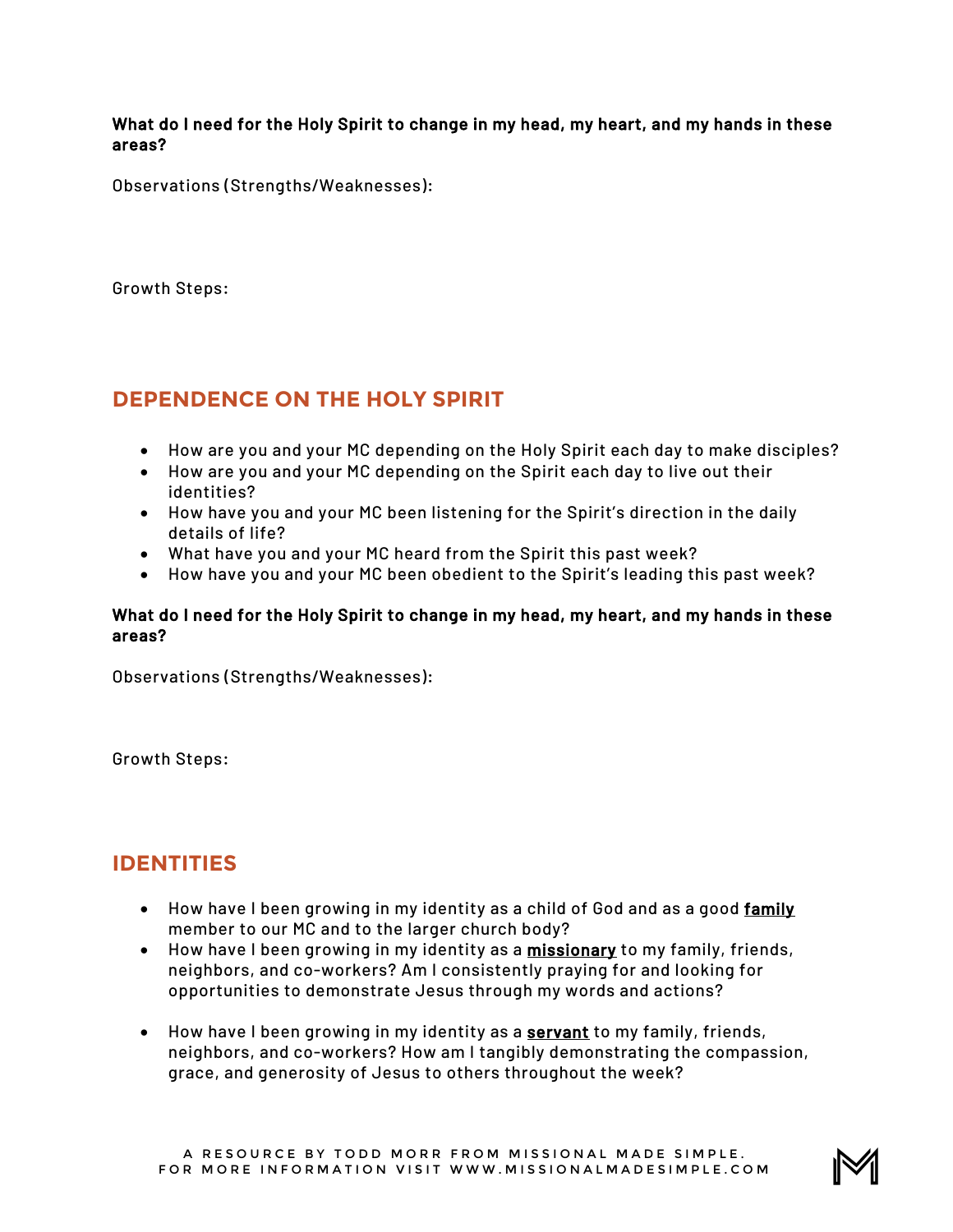• How have I been growing in my identity as a **disciple/learner**? How am I using the Bible, the spiritual disciplines, and other resources to grow as a learner?

#### What do I need for the Holy Spirit to change in my head, my heart, and my hands in these areas?

Observations (Strengths/Weaknesses):

Growth steps:

## **GOSPEL INFLUENCE**

- 1. Prayer: How and how often are you and your MC praying for greater compassion and passion for lost people? How often are you praying specifically for your lost friends? How well are you depending on the Holy Spirit to know who, how, when, and where to bring gospel influence?
- 2. Proximity: How and how often are you pursuing relationship with lost friends, so that you can build "true" friendships with them based on mutual trust?
- 3. Compelling Lifestyle: How is your life, your marriage, your family, your friendships, and your missional community a compelling example of a life and community that's been transformed by Jesus?
- 4. Gospel Demonstration: How are you and your MC tangibly serving others, as a demonstration of Jesus' desire to restore all things?
- 5. Gospel Proclamation: How and how often are you and your MC verbally declaring the "good news" about Jesus' life, death, and resurrection for all of mankind?

#### What do I need for the Holy Spirit to change in my head, my heart, and my hands in these areas?

Observations (Strengths/Weaknesses):

Growth Steps: